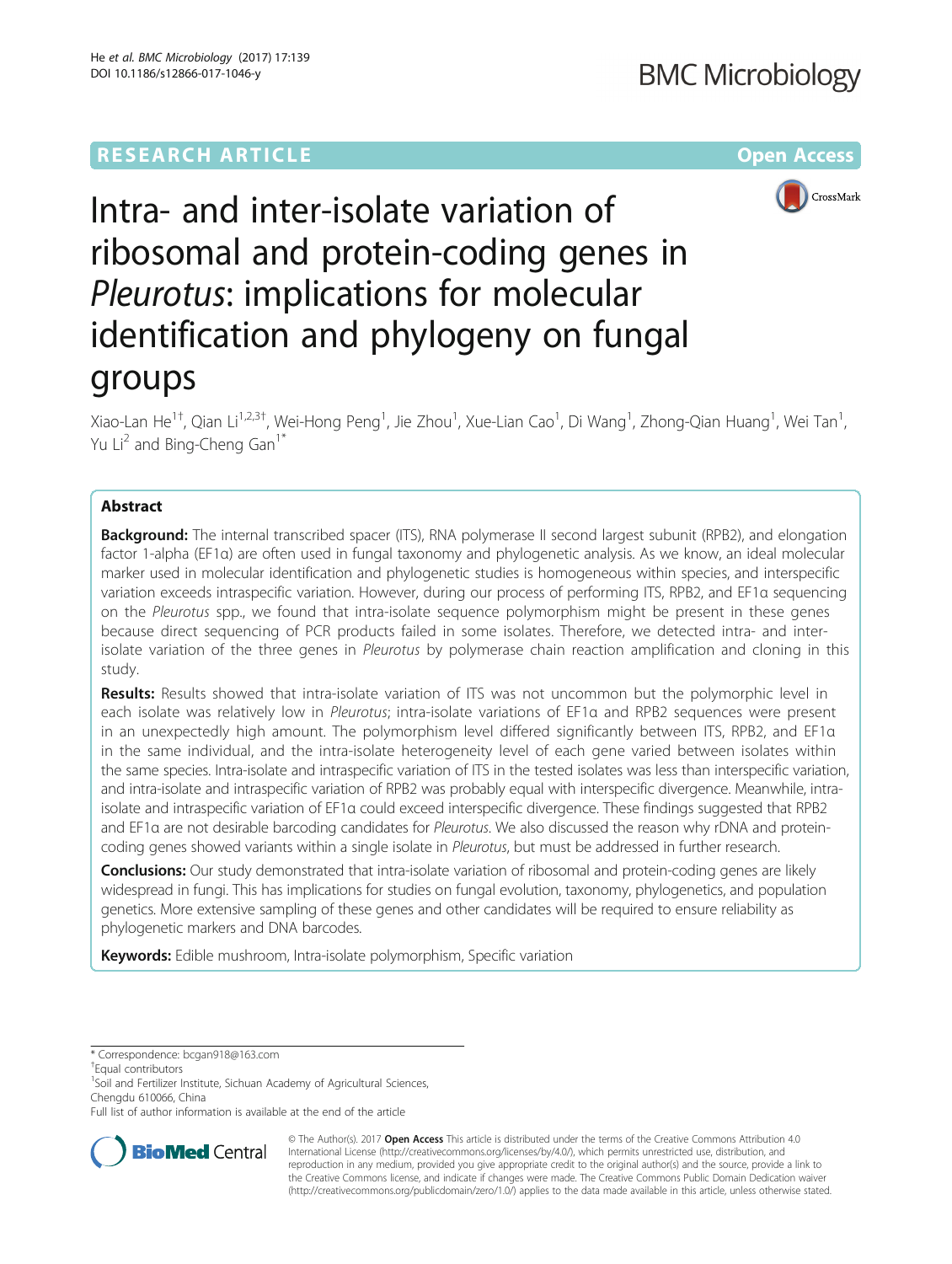# Background

The internal transcribed spacer (ITS) region is the most extensively used nuclear ribosomal gene for specific identification and phylogenetic analysis in fungal groups, and has been declared as the DNA barcode for fungi [\[1](#page-7-0)]. The RNA polymerase II second largest subunit (RPB2) and elongation factor 1 alpha ( $EFA$ ) have also rapidly become the most prevalent single copy protein-coding genes in fungal identification and phylogenetic reconstructions at the species level [\[2](#page-7-0), [3\]](#page-7-0). Whether a molecular marker could be used to achieve authentic fungal identification depends very much on the sequence homogeneity within individual and species. However, ITS sequences could show variation within individuals, and sequence heterogeneity has been reported in many fungal groups, such as Ganoderma, Sclerotium, Laetiporus, Wolfiporia, and Trichaptum abietinum [\[4](#page-7-0)–[17\]](#page-7-0). A few reports have also found that sequence polymorphism within isolates is also present in EF1α; however, no study has focused on this in depth [\[18](#page-7-0)]. Furthermore, intra-isolate variation of RPB2 remains unknown in fungal groups.

Pleurotus represents one of the most diverse groups of cultivated mushrooms, including some edible species with high commercial values and that are cultivated worldwide. Phylogenetics, taxonomy, and population genetics on this group have been widely studied using molecular markers, including ITS, RPB2, and EF1α sequences [[3, 19\]](#page-7-0). During our process of performing ITS, RPB2, and EF1α sequencing on the Pleurotus spp., direct sequencing of PCR products failed in some isolates. Especially in EF1α sequences, most direct sequencing results showed ambiguous sequences, and double or multiple peaks were frequently observed in sequencing chromatograms. We assumed that intra-isolate sequence heterogeneities are present in these genes of Pleurotus spp. The presence of intra-isolate variability renders the use of ITS, RPB2, and EF1α for barcoding Pleurotus and other fungal groups questionable. However, in many phylogenetic studies on fungal groups, ribosomal and protein-coding genes without assessment of intraisolate or intraspecific divergence were directly used for phylogeny reconstruction or specific identification [[3, 20](#page-7-0)–[22](#page-7-0)]. Under such circumstances, specific divergence might have been underestimated in some groups, while species diversity overestimated.

In this study, ITS, partial RPB2 and partial EF1α regions of different Pleurotus isolates were cloned and analyzed to (1) examine differences of intra-isolate polymorphism levels between genes, isolates, and species, and (2) to test the intraspecific and interspecific divergence of the 3 genes in Pleurotus. The present study has implications for molecular identification and phylogenetic analyses in fungal groups.

### **Methods**

# Collections and DNA extraction

We collected fruiting bodies of *Pleurotus*, and then performed isolations on them. The dried fruiting bodies were identified by morphological and molecular evidence. The isolated *Pleurotus* strains used in this study were deposited in the Soil and Fertilizer Institute, Sichuan Academy of Agricultural Sciences (SAAS). One hundred and 22 Pleurotus isolates were collected, and then ITS, RPB2, and EF1 $\alpha$  of these isolates were amplified and sequenced. Twenty-two isolates were selected for cloning and sequence polymorphism analyses (Table 1). Fungal genomic DNAs were extracted from mycelia, according to the procedures described by Peng et al. [[23](#page-7-0)]. Identifications of the fruiting bodies and corresponding isolates were compared to confirm the purification of the tested materials.

#### PCR, cloning, and sequencing

Universal primers ITS4 and ITS5 [\[24](#page-7-0)] were used for ITS amplification, primers fRPB2 5F (5′ GAYGAYMG WG ATCAYTTYGG 3′) and bRPB2 7.1R (5′ CCCATR GCYTGYTTMCCCATDGC 3′) were used for RPB2 amplification, and EF116OR (5′ CCGAT CTTGTA

Table 1 List of strains used for polymorphism analysis in this study

| Taxa                      | Isolates | Origin                           |
|---------------------------|----------|----------------------------------|
| Pleurotus citrinopileatus | p145     | China: Sichuan, Chengdu          |
| P. citrinopileatus        | p146     | China: Jilin, Changbai Mountains |
| P. citrinopileatus        | p147     | China: Jilin, Changbai Mountains |
| P. ostreatus              | p019     | China: Sichuan, Chengdu          |
| P. ostreatus              | p021     | China: Sichuan, Chengdu          |
| P. ostreatus              | p024     | China: Sichuan, Zhongjiang,      |
| P. ostreatus              | p026     | China: Sichuan, Qingbaijiang,    |
| P. ostreatus              | p027     | China: Sichuan, Qingbaijiang,    |
| P. ostreatus              | p028     | China: Sichuan, Qingbaijiang,    |
| P. ostreatus              | p053     | China: Sichuan, Pengxi           |
| P. ostreatus              | p055     | China: Sichuan, Pengxi           |
| P. ostreatus              | p057     | China: Sichuan, Zhongjiang       |
| P. ostreatus              | p058     | China: Sichuan, Jintang          |
| P. ostreatus              | p069     | China: Sichuan, Leshan           |
| P. ostreatus              | p079     | China: Sichuan, Dazhou           |
| P. ostreatus              | p082     | China: Sichuan, Zhongjiang,      |
| P. pulmonarius            | p073     | China: Jilin, Changbai Mountains |
| P. pulmonarius            | p077     | China: Sichuan, Dazhou           |
| P. pulmonarius            | p078     | China: Sichuan, Dazhou           |
| P. pulmonarius            | p003     | China: Jilin, Changbai Mountains |
| P. pulmonarius            | p038     | China: Sichuan, Chengdu          |
| P. pulmonarius            | p041     | China: Sichuan, Chengdu          |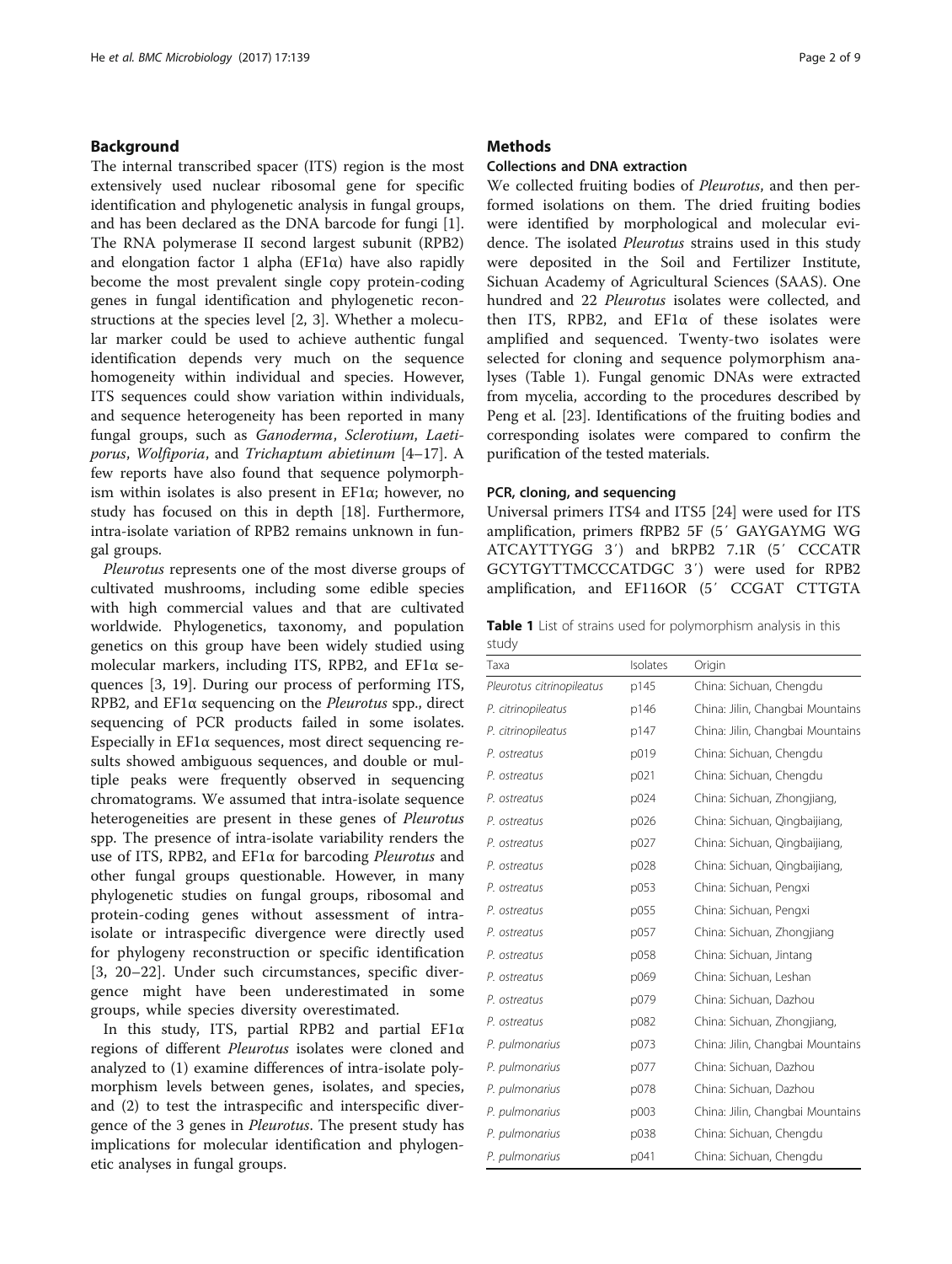GACGT CCTG 3′) and EF595F (5′ CGTGACTTCAT CAAGAAC ATG 3′) were used for the amplification of a part of the EF1 $\alpha$  gene [[3\]](#page-7-0). PCR conditions of ITS were as follows: 94 °C/5 min, 35 cycles of 94 °C/1 min, 55 °C/ 1 min, 72 °C/90 s, and a final extension step of 72 °C/ 10 min. PCRs of RPB2 and EF1α were performed as described by Rodriguez Estrada et al. [[3\]](#page-7-0). For each isolate, PCR amplification was performed at least twice to exclude error of the polymerase. Both Taq polymerase and pfu polymerase were used for amplification.

Cloning was carried out with the Qiagen PCR Cloning Kit (Qiagen, Hilden, Germany) according to the manufacturer's instructions. All PCR products were sequenced with primers M13F and M13R. At least 30 clones for each isolate and gene were sequenced to statistically substantiate results.

#### Analysis of sequences

Sequences obtained in this study were deposited in Gen-Bank. Sequences were manually checked and edited with Bioedit 7.0.9.0 [\[25\]](#page-7-0). Sequences from 1 gene of the same isolates and species were aligned in Mega 4.0 [\[26\]](#page-7-0) to display polymorphisms. For the ITS region, only ITS1, 5.8S, and ITS2 were analyzed. RPB2 and EF1α sequences were trimmed for analyses. Both nucleotides and corresponding amino acid sequences were examined. Single occurrence sequence variants (singletons) in the multiple clones within a single isolate were assumed PCR or cloning errors and corrected. Nucleotide diversity (π-values) was calculated using the software DnaSP based on Nei and Li [[27, 28\]](#page-7-0).

## Results

#### Polymorphism of ITS sequences

For P. ostreatus, 492 ITS sequences of 10 isolates were generated and the total length varied within species (588–591 bp). A total 32 "singletons (single occurrence sequence variants)" were supposed to be PCR errors, and 8 nucleotide substitutes were recognized as polymorphisms between these sequences (Additional file [1](#page-6-0): Figure S1). All variants were nested in the non-coding region (5 in ITS1 and 3 in ITS2); two variants are T/C transitions, four are indels (insertions-deletions), and two are A/T transversions. In different isolates, the polymorphisms could occur in the same sites, or different sites. Only 1 variant was detected in isolate P027, while 8 were detected in the other 9 isolates (Additional file [1](#page-6-0): Figure S1). Twenty-two ITS types were found within P. ostreatus (Additional file [2:](#page-6-0) Figure S2), and up to 13 types were detected within a single isolate P021 (Additional file [3:](#page-6-0) Figure S3). ITS sequence divergence within a single isolate was up to 1.35%, and intraspecific variation was also up to 1.35% in P. ostreatus (Table 2).

For P. pulmonarius, 93 ITS sequences of P038, P041, and P073 were obtained. The total length of the ITS was identical in the 3 different isolates (581 bp); 5 variable sites were recognized as singletons, and totally 10 polymorphic sites were found between these isolates (Additional file [4:](#page-6-0) Figure S4). One variant (306) was located in 5.8S, 3 in ITS1, and 6 in ITS2. Six ITS types and 5 polymorphic sites were observed in P038, 4 types and 2 variants in P041, and 4 types and 3 substitutes in P073. ITS sequence similarity was 98.70–100% within P. pulmonarius, and 99.31% within a single isolate (Table 2).

For P. citrinopileatus, 27 sequences of 3 isolates (P145, P146, and P147) were obtained. Expect for 2 "singletons", no intra-isolate polymorphism site was observed in these isolates, while 1 inter-isolate variable site was found between them (27 sequences; Additional file [5](#page-6-0): Figure S5). Sequence similarity within individuals was 100%, and intraspecific divergence was 0.20% (Table 2).

Of the 18 polymorphisms in the 3 Pleurotus species, 3 were caused by transversions, 9 by T/C transitions, 2 by A/G transitions, and 5 by indels (Fig. [1\)](#page-3-0). The highest intraspecific divergence was 1.35%, and the lowest interspecific variation between the 3 tested species was 2.90%.

#### Polymorphism of RPB2 sequences

For P. ostreatus, a total 115 sequences of P027, P028, and P053 were obtained; 11 variable sites were supposed to be singletons, and 101 variants between these sequences were considered polymorphisms (Additional file [6](#page-6-0): Figure S6). In isolate P019, 10 RPB2 types and 20 variable sites were recovered. The 20 variable sites were composed of 12 T/C transitions, 3 A/G transitions, 5 transversions. One variant was in the intron region, and 19 in the exon region of 17 were synonymous mutations and 2 (sites 467, 687) were non-synonymous. In isolate P027, 6 sequence types and 10 variable sites (4 T/C transitions, 3 A/G transitions and 3 transversions) were observed. Among these variable bases, 4 were located in the intron region, and 6 in the exon

Table 2 Polymorphic sites, variation and nucleotide diversity  $(n)$  of ITS sequences in the tested Pleurotus species

| Species             | Nr. of<br>clones | Nr. of polymorphic sites |                     | Variation     |              | Nucleotide diversity $(n)$ |              |
|---------------------|------------------|--------------------------|---------------------|---------------|--------------|----------------------------|--------------|
|                     |                  | Intra-isolate            | <i>Intraspecies</i> | Intra-isolate | Intraspecies | Intra-isolate              | Intraspecies |
| P. ostreatus        | 289              |                          |                     | .35%          | 1.35%        | 0.0035                     | 0.0034       |
| P. pulmonarius      | 93               |                          | 10                  | 0.69%         | 1.30%        | 0.0025                     | 0.0029       |
| P. ciltrinopileatus |                  |                          |                     | $0.00\%$      | 0.20%        | 0.0000                     | 0.0000       |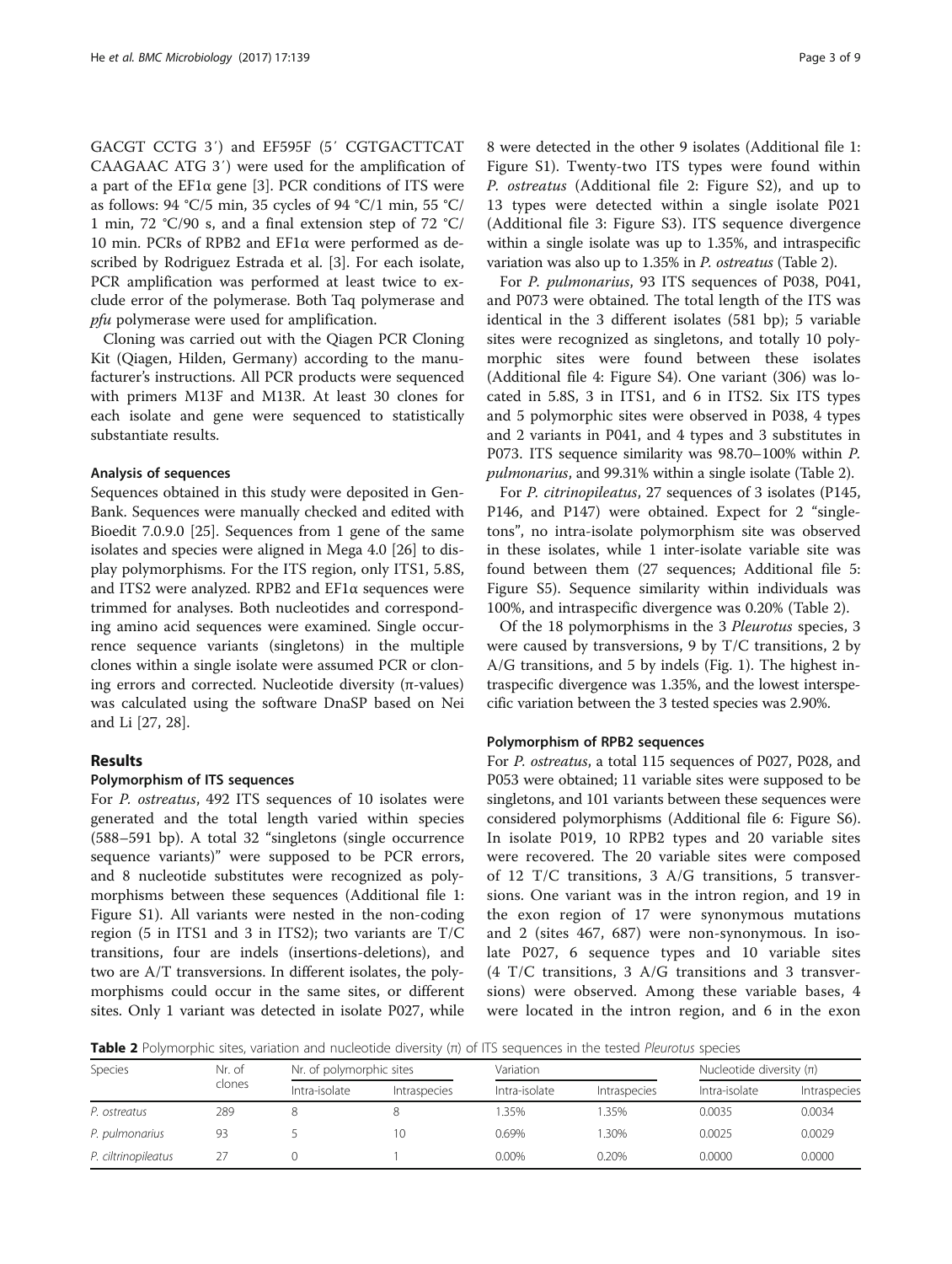<span id="page-3-0"></span>

region; 2 (486, 571) of them were non-synonymous. In isolate P028, 5 RPB2 types and 61 variable sites were found, among which 24 bases were T/C transitions, 20 were A/G transitions, and 17 were transversions. Four of these variable sites were located in the intron region, and 57 in the exon region. Only 1 variant in the exon was non-synonymous. In isolate P053, 9 sequence types and 61 variable sites were detected. Among these variable sites, 24 bases were T/C transitions, 22 were A/G transitions, 14 were transversions, and 1 was a tri-morphic site of T, C, and G. Four of these variable sites were located in the intron region, and 2 (sites 480, 828) of the 57 mutations in the exon region were non-synonymous. Sequence divergence within 1 individual as high as 6.03%, and sequence similarity within P. ostreatus was 93.40–100% (Table 3).

For P. pulmonarius, 83 sequences of P003, P077, and P078 were obtained; 27 polymorphisms (Additional file [7:](#page-6-0) Figure S7) and 16 "singletons" were recognized between these sequences. Twenty-one polymorphisms were found between P003 and P077, 6 variants between P077 and P078, and 24 between P003 and P078. In isolate P003, 6 sequence types and 8 polymorphism sites were observed. Among the variable sites, we found 3 T/

C transitions, 4 were A/G transitions, and 1 transversion. All polymorphism bases were in the exon region, and 2 (492, 712) were non-synonymous. Isolate P077 possessed 4 sequence types and 17 variable sites, of which 10 sites were T/C transitions, 2 were A/G transitions, 1 was a transversion, and 4 were indels. Eight of these variable sites were in the exon region and synonymous; meanwhile, 8 were in the intron region. Isolate P078 had 3 sequence types and 20 variable sites. Among these variable sites, 10 were T/C transitions, 3 were A/G transitions, 3 were transversions, and 4 were indels; furthermore, 8 sites were located in the intron region, 12 were in the exon region, and only 1 was nonsynonymous. Sequence similarity within a single isolate was as low as 98.03%, and 98.00–100% within P. pulmonarius (Table 3).

For P. citrinopileatus, 86 sequences of P145, P146, and P147 were obtained; 8 polymorphisms and 5 "singletons" between these sequences were observed (Additional file [8](#page-6-0): Figure S8). There was 1 variable site between P145 and P146, 4 between P145 and P147, and 3 between P146 and P147 (Additional file [8](#page-6-0): Figure S8). In isolate P145, 7 sequence types and 5 variables were observed. Four of the polymorphisms were T/C transitions between, and 1 was A/G transition; 2 were in the intron region, and 3

Table 3 Polymorphic sites, variation, and nucleotide diversity ( $\pi$ ) of RPB2 sequences in the tested Pleurotus species

| Species             | Nr. of<br>clones | Nr. of polymorphic sites |                     | Variation     |              | Nucleotide diversity $(n)$ |              |  |
|---------------------|------------------|--------------------------|---------------------|---------------|--------------|----------------------------|--------------|--|
|                     |                  | Intra-isolate            | <i>Intraspecies</i> | Intra-isolate | Intraspecies | Intra-isolate              | Intraspecies |  |
| P. ostreatus        |                  | 61                       | 102                 | 6.03%         | 6.60%        | 0.0294                     | 0.0312       |  |
| P. pulmonarius      | 83               | 20                       | 27                  | 1.97%         | 2.00%        | 0.0029                     | 0.0046       |  |
| P. ciltrinopileatus | 86               |                          |                     | 0.49%         | 0.50%        | 0.0025                     | 0.0021       |  |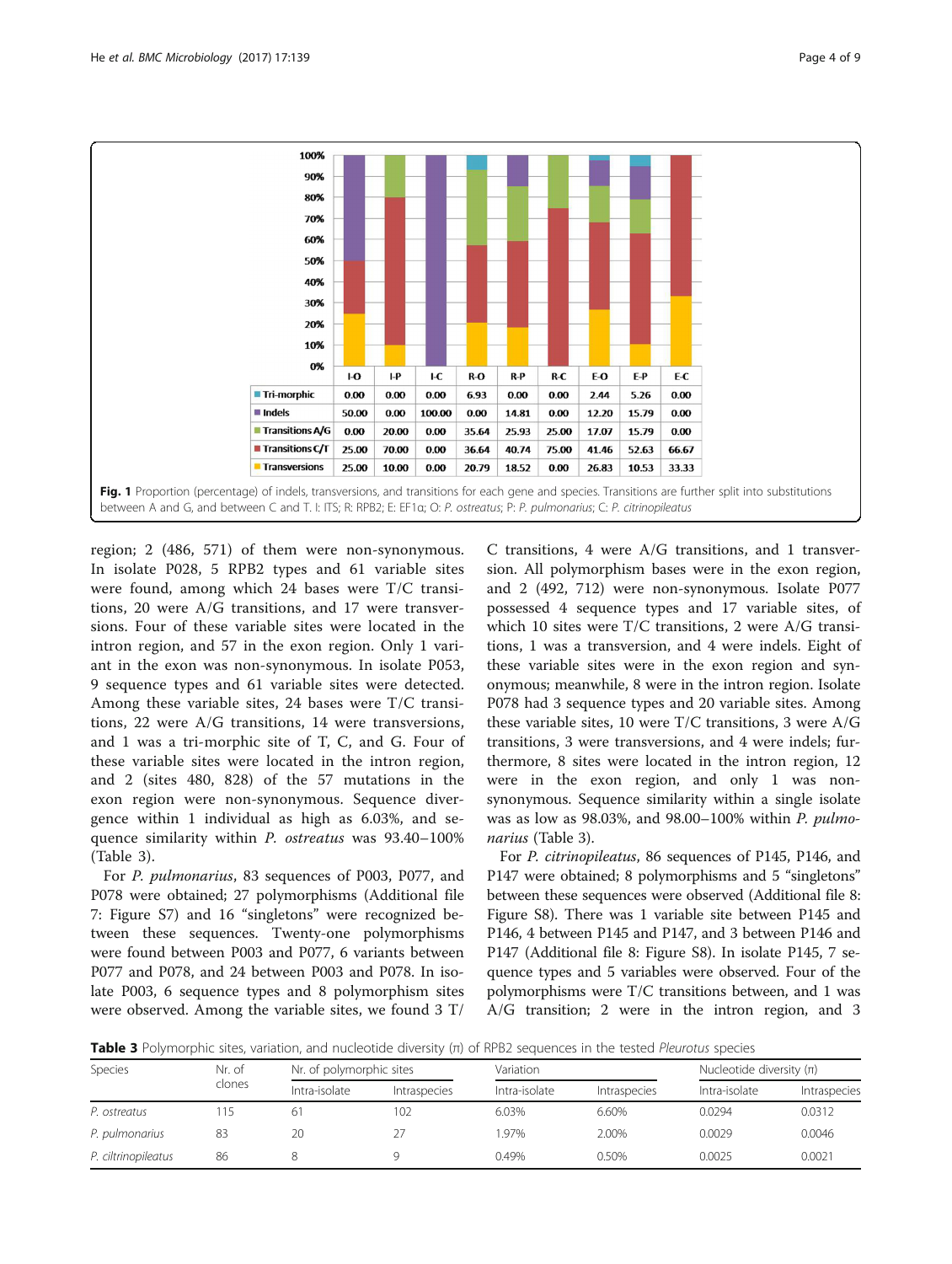synonymous mutation sites were in the exon region. In isolate P146, 2 sequence types and 4 variable sites (3 T/C transitions and 1 G/A transition) were detected, and 3 synonymous mutation sites were in the exon region. In isolate P147, 5 sequence types and 8 polymorphisms were found. Six polymorphisms were T/C transitions, and 2 were A/G transitions; 3 (467, 686, 948) of the 6 variations in exon region were non-synonymous. Sequence divergence within a single isolate was up to 0.49%, and 0.50% within *P. citrinopileatus* (Table [3\)](#page-3-0).

Of the total 136 nucleotide substitutions in the 3 Pleurotus species, 26 were caused by transversions, 54 T/C by transitions, 48 by A/G transitions, 5 by indels, and 7 by [tri-morphic sites](http://xueshu.baidu.com/s?wd=paperuri%3A%28ea6d2ee920bbdd09c3730f50604afdf9%29&filter=sc_long_sign&tn=SE_xueshusource_2kduw22v&sc_vurl=http%3A%2F%2Feuropepmc.org%2Farticles%2FPMC332367&ie=utf-8&sc_us=1346358142156252113). In each species, transitions from T to C were seen most frequently, followed by transitions from A to G (Fig. [1\)](#page-3-0). The highest intraspecific variation was 6.60%, and the lowest interspecific divergence between the three species was also 6.60%.

#### Polymorphism of EF1α Sequences

For P. ostreatus, 71 sequences of P019, P027, and P053 were obtained. With the exception of 23 "singletons", 41 polymorphisms were found between these sequences (Additional file [9](#page-6-0): Figure S9). Polymorphic sites were varied in different isolates. Thirty-one different sites were observed between P019 and P027; 39 between P019 and P053; and 19 between P027 and P053. In isolate P019, 9 sequence types and 27 variations of 14 T/C transitions, 4 G/A transitions, 4 indels, and 5 transversions were demonstrated. Seven of these variations were located in the exon region, and all of them were synonymous. In isolate P027, 5 sequence types and 5 variations of 3 T/C transitions, 1 G/A transitions and 1 transversion were found. Two polymorphisms were in the exon region, and 1 (187, 359) were nonsynonymous. In isolate P053, 9 sequence types and 15 variations of 5 T/C transitions, 3 G/A transitions, 1 indel, and 6 transversions were found. Five variations were in the exon region, and only 1 (439) was nonsynonymous. Sequence divergence within 1 individual was as low as 95.57%, and sequence similarity within P. ostreatus was 95.20–100% (Table 4).

For *P. pulmonarius*, a total 85 sequences (559–563 bp) of P003, P077, and P078 were obtained; 19 polymorphisms and 11 "singletons" were found (Additional file [10:](#page-6-0) Figure S10). As in P. ostreatus, polymorphisms between isolates in P. pulmonarius could also be different. There were 18 variable sites between isolates P003 and P077, 19 between P003 and P078, and only one between P077 and P078. In isolate P078, we found 12 nucleotide substitutions; furthermore, all were synonymous, and 4 (27, 45, 105, 141) were nested in the exon region, while 8 (204, 215, 217, 399, 400, 401, 402, 413) were in the intron region. Additionally, in the intron region, there was a 4 base indel (399–402). In P077, 11 polymorphisms were detected: 3 (27, 105, 141) in the exon region, and 8 (204, 215, 217, 399, 400, 401, 402, 413) in the intron region. In P003, 8 variants were found: 3 substitutions (48, 150, 548) were in the exon region, while 5 (203, 206, 211, 352, 401) were in the intron region. None of them was non-synonymous. Sequence similarity within 1 individual was as low as 97.87%, and intraspecific divergence was up to 2.70% (Table 4).

For P. citrinopileatus, 90 sequences of P145, P146, and P147 were obtained; 3 nucleotide substitutions and 5 "singletons" were found between these sequences (Additional file [11](#page-6-0): Figure S11). Two of the 3 nucleotide substitutions  $(214: A/C; 223: T/C)$  were in the intron region, and 1 synonymous variation was in the exon region (189: T/C). Two variants were observed within P145, while no polymorphisms were found within P146 or P147. The lowest similarity within the same isolate was 99.65%, and sequence similarity within P. citrinopileatus was 99.40%–100% (Table 4).

Of the total 63 nucleotide substitutions in the 3 Pleurotus species, 14 were caused by transversions, 29 by transitions from  $T$  to  $C$ , 10 by transitions from A to  $G$ , 8 by indels, and 2 by [tri-morphic variants](http://xueshu.baidu.com/s?wd=paperuri%3A%28ea6d2ee920bbdd09c3730f50604afdf9%29&filter=sc_long_sign&tn=SE_xueshusource_2kduw22v&sc_vurl=http%3A%2F%2Feuropepmc.org%2Farticles%2FPMC332367&ie=utf-8&sc_us=1346358142156252113). Proportions of transversions, transitions, indels for each gene and species are shown in Fig. [1](#page-3-0). The highest intraspecific variation was up to 4.80%, but the lowest interspecific divergence between the three species was only 3.10%.

## **Discussion**

Intra- and inter-isolate variation of ribosomal and protein-coding genes has an appreciable effect on molecular identification and phylogenetic analysis of fungal groups. In the present study, we demonstrated that intra-isolate sequence variation is commonly present within both ribosomal and protein-coding genes of Pleurotus. Among the 3 tested markers, ITS showed the lowest intra-isolate and intraspecific variation level, and

Table 4 Polymorphic sites, variation, and nucleotide diversity (π) of EF1α sequences in the tested Pleurotus species

| Species             | Nr. of<br>clones | Nr. of polymorphic sites |                     | Variation     |              | Nucleotide diversity $(n)$ |              |
|---------------------|------------------|--------------------------|---------------------|---------------|--------------|----------------------------|--------------|
|                     |                  | Intra-isolate            | <i>Intraspecies</i> | Intra-isolate | Intraspecies | Intra-isolate              | Intraspecies |
| P. ostreatus        |                  |                          | 42                  | 4.43%         | 4.80%        | 0.0163                     | 0.0181       |
| P. pulmonarius      | 85               |                          | 19                  | 2.13%         | 2.70%        | 0.0073                     | 0.0092       |
| P. ciltrinopileatus | 90               |                          |                     | 0.35%         | 0.60%        | 0.0018                     | 0.0017       |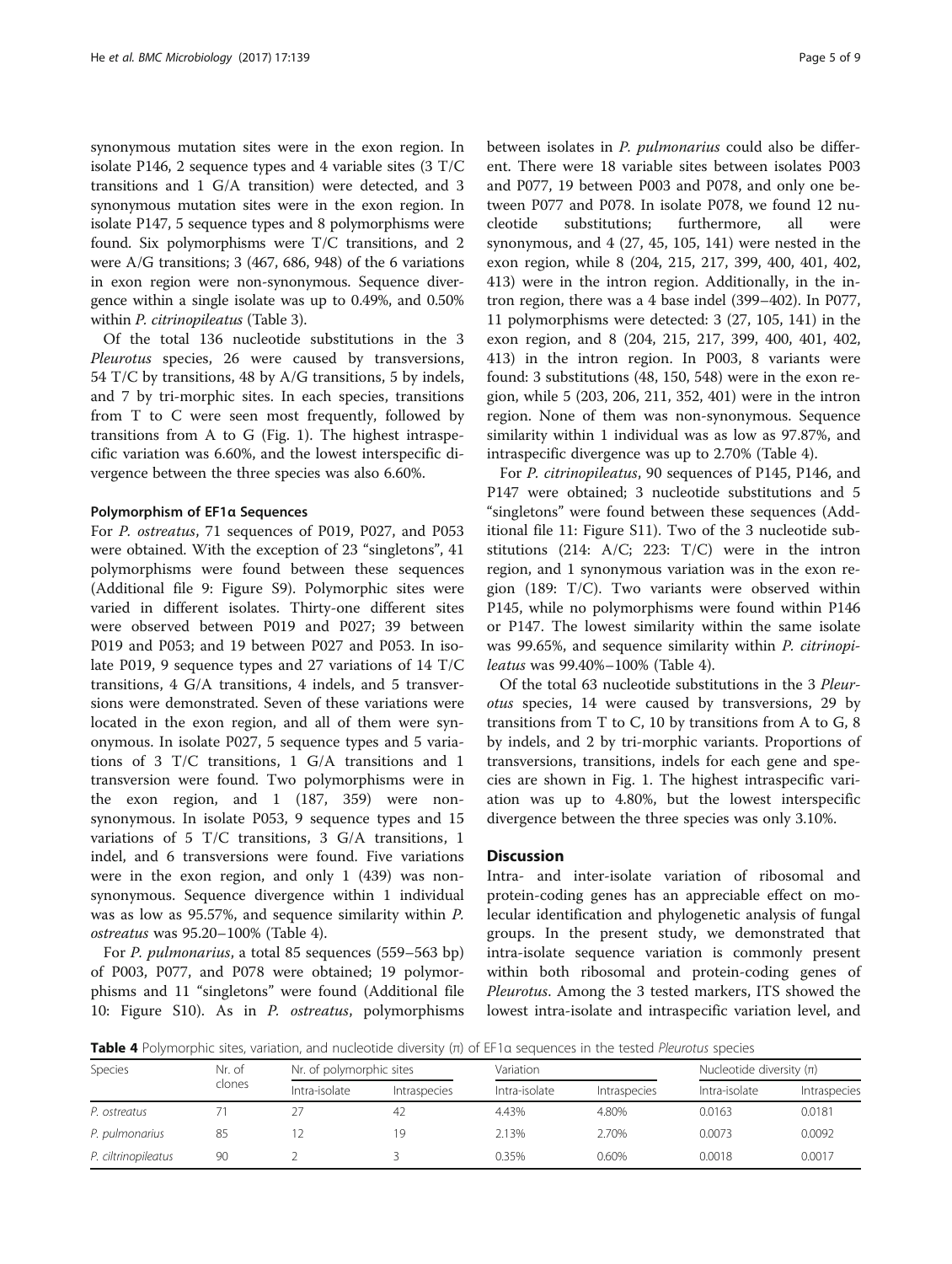intra-isolate or intraspecific divergence was often less than that of interspecific divergence. However, RPB2 and EF1 $\alpha$  sequence divergence within isolate or species was high, and could be identical or surpass the variation between species in the tested Pleurotus species.

ITS has been proposed as a universal DNA barcode marker for fungi [\[1](#page-7-0)]. As we know, a requirement of molecular markers used in taxonomic and phylogenetic studies is that all copies within the genome are constant and identical, and that intraspecific variation is lower than interspecific variation. However, intra-isolate variation in ITS regions has been reported in many fungal groups, and this variation could be observed in an unexpectedly high level in some groups. Woo et al. [[16\]](#page-7-0) reported 144 (19.4%) nucleotide differences between different ITS types in a single isolate of Rhizopus microsporus. As a general rule, ITS sequence similarities less than 90% should be considered to represent different species undoubtedly, and such a high level of variation within an individual is unbelievable. These results suggested that ITS -isolate variation level in fungal groups might be much higher than previously expected. ITS polymorphisms in Pleurotus have been reported in the literature. Huang et al. [\[29\]](#page-7-0) observed a base pair indel in ITS sequences of P. eryngii var. tuoliensis (as P. nebrodensis), and intra-isolate variation has also been detected in P. abolonus [[30\]](#page-7-0). In the present study, we found that the intra-isolate heterogeneity level of ITS was variable between isolates within the same species, and was different between species. On the other hand, intraspecific variation of ITS in Pleurotus was usually lower than variation between species in this genus. It seems that ITS could be used for specific identification in Pleurotus. However, it is premature to conclude that ITS is an ideal DNA barcode for Pleurotus due to the scarcity of samples in the present study, and care should be taken when using ITS sequences in taxonomy and phylogenetic studies in Pleurotus or other fungal groups for the presence of intra-isolate polymorphisms.

RPB2 has a higher specific recognition in many fungal groups, and has been used as a de facto barcode in identification and phylogenetic studies of some fungal groups, including Pleurotus [[3](#page-7-0), [19](#page-7-0)]. Contrary to the nuclear ribosomal genes, no intra-isolate variations were reported prior to this study in any fungal RPB2 gene sequences. In our study, RPB2 showed an unexpectedly high sequence heterogeneity level within single isolates. In the tested isolates, polymorphisms varied from 2 to 61 if "singletons" are excluded within individuals, and also differed between isolates or species. The EF1α gene was also regarded as an ideal candidate for studying the relationships of fungi. However, intra-isolate heterogeneity has also been observed in the EF1α gene of some fungal species [[18\]](#page-7-0) while no evidence of  $EFA$  intraisolate polymorphism has been found in Pleurotus. In this study, EF1α sequences also demonstrated high intra-isolate variation in Pleurotus. Even though at least 30 clones of each isolate were sequenced, genetic variation was not sampled exhaustively. Additionally, polymorphisms counts were probably underestimated since the quality checks were extremely stringent in the present study, and the actual heterogeneity level was likely to be much higher. For another protein-coding gene, BiP, Kuhn et al. [\[31\]](#page-7-0) reported that sequence divergence in a single isolate of Glomus irregulare could be as high as 8%. Such high variation within individuals will influence the results of identification and phylogenetic analyses. We also detected inter- and intraspecific divergence of RPB2 and  $EFA$  in the tested species. Results indicated that polymorphic sites of different isolates within 1 species could be different. Furthermore, divergence of RPB2 within P. ostreatus could be identical to that between P. ostreatus and P. pulmonarius, and intraspecific heterogeneity of  $EFl\alpha$  in P. ostreatus could surpass the interspecific variability between P. ostreatus and P. pulmonarius.

These results suggested that high intra-isolate polymorphisms of RPB2 and EF1α are also likely widespread in other fungal groups, and interspecific variation might be less than or equal to intraspecific variation. This posed challenges to the molecular identification and phylogenetic studies on fungi. As we know, an ideal molecular marker used in molecular identification and phylogenetic studies is homogeneous within species, and interspecific variation exceeds intraspecific variation [[1](#page-7-0)]. It could be speculated that the RPB2 and EF1α are too polymorphic to use for identification and phylogenetic studies in Pleurotus at the species level, and this hold true for other fungal groups. Ideally, these genes could be used for specific identification or phylogeny analyses only when high intra-isolate variation level is excluded by sequencing at least 10 clones of each sample. As already pointed out by Álvarez and Wendel [[32\]](#page-7-0), relying only on direct sequencing of a single PCR product may yield incorrect results due to the numerical inequality among several repeat types within one genome and the possible preferential amplification of one type. In the study of Lindner and Banik [[8\]](#page-7-0), they also indicated that phylogenetic analyses with the cloned sequences produced different trees relative to analyses with consensus sequences, and cloned sequences of a single isolate felled into more than one species clades or entirely new clades. If analyzed on their own, these cloned sequences of a single isolate most likely would be recognized as different "undescribed" or "novel" taxa [\[8](#page-7-0)]. However, screening for intra-isolate polymorphisms is absent in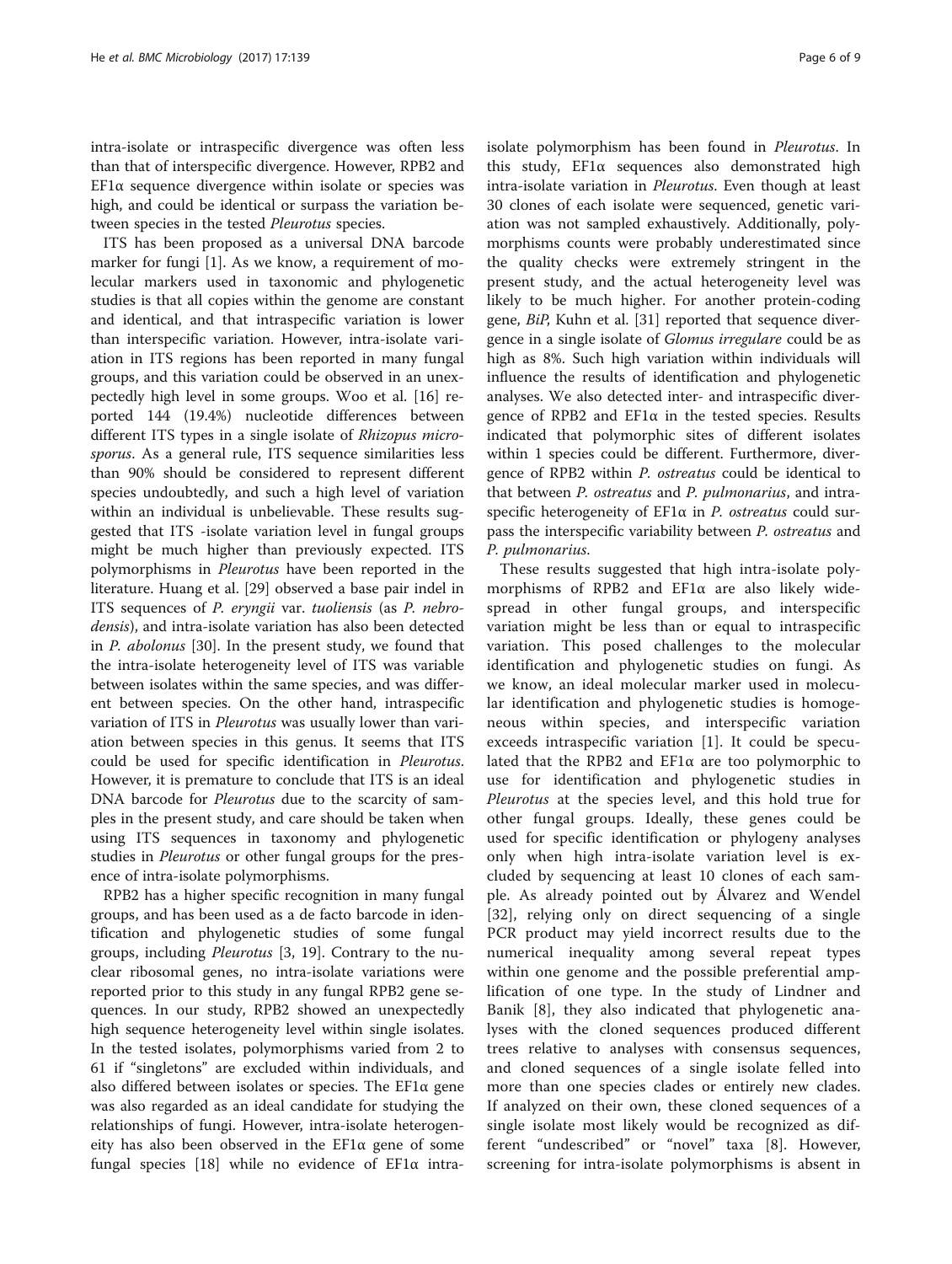<span id="page-6-0"></span>the routine use of RPB2 and EF1α in phylogenetic studies of fungal groups. Under such circumstances, specific divergence might have been underestimated in some groups, while species diversity overestimated.

Among the variants observed in RPB2 and EF1α, most were synonymous and would not cause amino acid change. On the other hand, very few indel polymorphisms were observed, and they were located in the intron region. This was largely due tomissense variations and indels that affected translation products were tended to be flushed out by natural selection. Of all detected variants, transitions between T and C showed the highest frequency. Additionally, most detected variants were single nucleotide polymorphisms, and there were some differences between isolates. These differences could probably be used to discriminate different isolates.

The reasons for intra-isolate polymorphisms could be manifold. Taq polymerase misreading is a potential contribution to sequence polymorphisms. In the present study, a repeated PCR with *pfu* polymerase and cloning was performed to evaluate the frequency of Taq misreadings. Results showed that Taq polymerase errors were in a very low rate or absent. Sequence deviation of the clone sequences of ITS, RPB2, and  $EFA$  from different P. ostreatus isolates, as well as from P. pulmonarius and P. citrinopileatus isolates, were far out of the range of a misincorporation error of Taq polymerase. Additionally, we presumed that the polymorphisms occurring only in 1 of the 30 clones were Taq misreadings, and these sites were corrected. Therefore, Taq polymerase errors should not be considered as the source of the variations reported in our study.

The protein-coding genes RPB2 and EF1α usually present as single copy genes in fungi; however, high intraisolate polymorphism levels indicated that this is likely not always the case in Pleurotus. The RPB2 gene has been found to be multicopy in certain taxa in plants and trypanosomes [[33](#page-8-0)], and multiple copies of EF1α have been reported in humans and in the spider genus Habronattus [[34](#page-8-0)–[36\]](#page-8-0). Multicopy genes are assumed to evolve under the mechanism of concerted evolution to maintain homogeneity of all copies [\[37](#page-8-0)]. However, intra-isolate sequence variability will accumulate if the conversion rate is lower than the rate of mutation, or if concerted evolution is slower than speciation. It is also possible that differences between mutation rates and DNA repair rates lead to an accumulation of sequence variants in genes with multiple copies [\[38](#page-8-0)]. As we know, heterokaryosis is present in fungi, and genetically differentiated nuclei might cause intra-isolate variation. However, the internal mechanism behind why rDNA and proteincoding genes show variants within single isolates in

Pleurotus is still unclear and must be addressed in further research.

# Conclusions

In conclusion, we reported the polymorphisms of rDNA sequences and protein-coding genes of the tested species, which may also be present in other fungal groups. When inter- or intra-isolate variations of these markers are high, molecular identification or phylogeny analyses might cause opposing results. Especially when intraisolate or intraspecific variation exceeds that of interspecific variation, individuals within 1 species might be considered as different species based on sequence comparisons. Consequently, identification and quantification of intra-isolate and intraspecific heterogeneity is of real importance, and more extensive sampling of these genes may be required to ensure reliability as desirable phylogenetic markers and DNA barcodes for specific identification.

# Additional files

[Additional file 1: Figure S1.](dx.doi.org/10.1186/s12866-017-1046-y) ITS polymorphic sites within P. ostreatus. Variable sites of 9 P. ostreatus are shown; polymorphisms could occur in the same sites, or different sites. (PDF 350 kb)

[Additional file 2: Figure S2.](dx.doi.org/10.1186/s12866-017-1046-y) Twenty-two ITS types observed within P. ostreatus. Two hundred and eighty-nine sequences of 10 P. ostreatus isolates were detected. (PDF 393 kb)

Additional file 3: Figure S3. Thirteen ITS types detected within a single isolate of P. ostreatus (isolate P021). (PDF 247 kb)

[Additional file 4: Figure S4.](dx.doi.org/10.1186/s12866-017-1046-y) Polymorphic sites of ITS sequences in the 3 P. pulmonarius isolates. Polymorphisms differed between isolates. (PDF 162 kb)

[Additional file 5: Figure S5.](dx.doi.org/10.1186/s12866-017-1046-y) ITS polymorphic sites in P. citrinopileatus isolates. No intra-isolate variant was detected, and 1 nucleotide substitution was observed between the 3 isolates. (PDF 68 kb)

[Additional file 6: Figure S6.](dx.doi.org/10.1186/s12866-017-1046-y) Polymorphisms of RPB2 sequences in P. ostreatus isolates. Variation of RPB2 within individuals in P. ostreatus was unexpectedly high. (PDF 1362 kb)

[Additional file 7: Figure S7.](dx.doi.org/10.1186/s12866-017-1046-y) Variants of RPB2 sequences in P. pulmonarius isolates. Indels were located in the intron region. (PDF 317 kb)

[Additional file 8: Figure S8.](dx.doi.org/10.1186/s12866-017-1046-y) Polymorphisms of RPB2 sequences in P. citrinopileatus isolates. Intra-isolate variations were found in the 3 isolates. (PDF 155 kb)

[Additional file 9: Figure S9.](dx.doi.org/10.1186/s12866-017-1046-y) Polymorphic sites of EF1a sequences in P. ostreatus isolates. Variation levels were differed markedly between isolates. (PDF 1487 kb)

[Additional file 10: Figure S10.](dx.doi.org/10.1186/s12866-017-1046-y) Variants of EF1a sequences in P. pulmonarius isolates. T/C transitions had the highest frequency. (PDF 278 kb)

[Additional file 11: Figure S11.](dx.doi.org/10.1186/s12866-017-1046-y) Sequence polymorphisms of EF1α in P. citrinopileatus isolates. Intra-isolate variation was observed only in isolate P145. (PDF 94 kb)

#### Abbreviations

EF1α: elongation factor 1-alpha; ITS: Internal transcribed spacer; PCR: Polymerase chain reaction; rDNA: Ribosomal deoxyribonucleic acid; RPB2: RNA polymerase II second largest subunit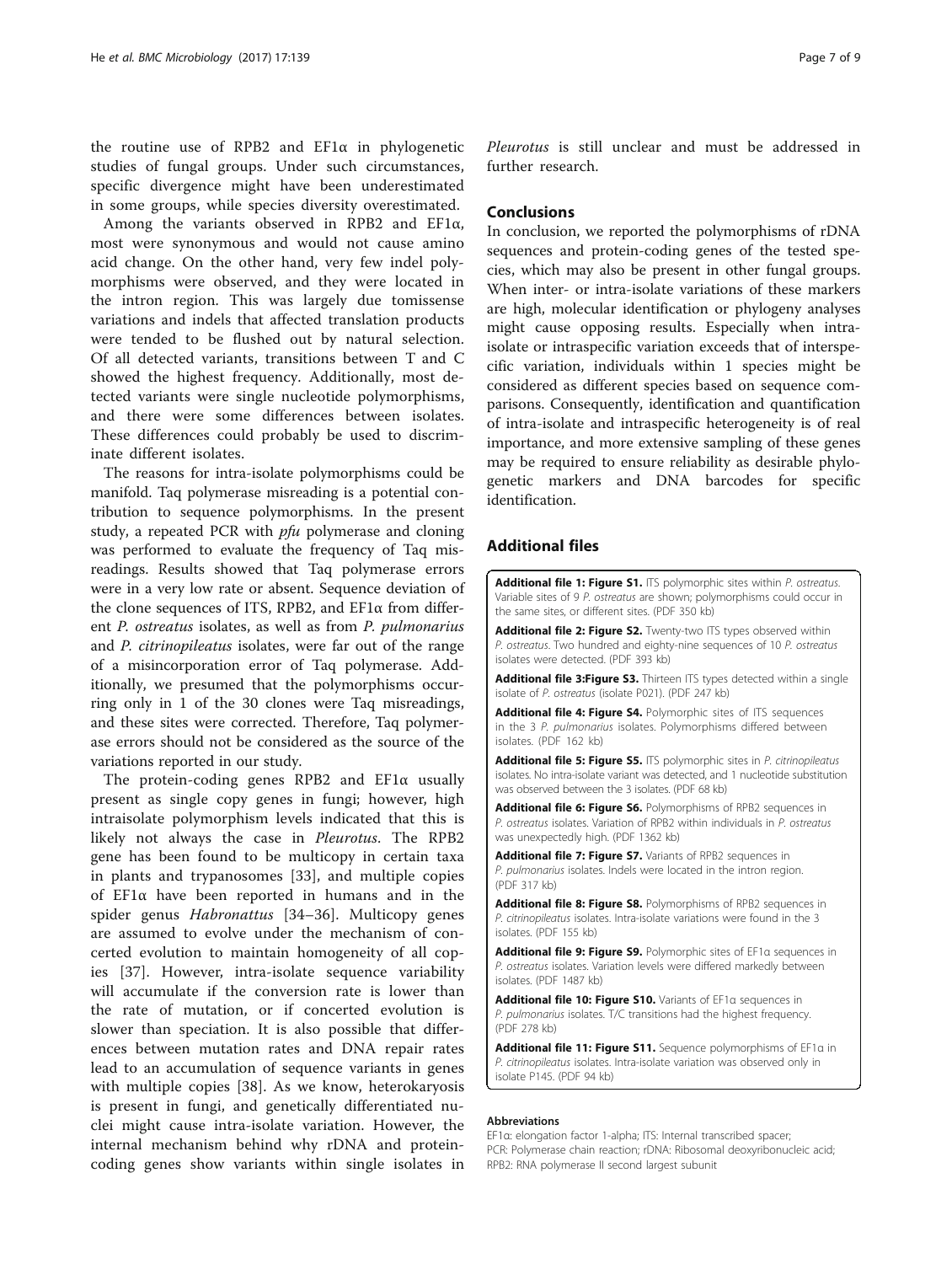#### <span id="page-7-0"></span>Acknowledgments

We are grateful to Mr. Miao Ren-Yun for assisting with Pleurotus isolates collection. We thank the anonymous reviewers for their helpful suggestions and critical advice.

#### Funding

This study was partly funded by the National Public Welfare (Agriculture) Science and Technology Project (201503137), Sichuan Provincial Innovation Ability Promotion Engineering (2015LWJJ-004, 2016ZYPZ-028), and Sichuan Provincial Infrastructure of Microbial Resources, Science and Technology Department of Sichuan Province (2016TJPT0002).

#### Availability of data and materials

All materials described in the manuscript, including all relevant raw data, will be freely available to any scientist wishing to use them for non-commercial purposes. The majority rule consensus sequences have been deposited in GenBank with accession numbers KX688470, KY865576–KY865583.

#### Authors' contributions

XLH designed the experiment; QL, JZ, XLC and DW performed the molecular experiments; WHP, ZQH, WT, YL and BCG collected isolates and improved the experiment; XLH and QL analyzed the data; XLH drafted the manuscript. All authors polished the manuscript.

#### Authors' information

Xiao-Lan He and Qian Li contributed equally to this work, and share the first author.

#### Competing interests

The authors declare that they have no competing interests.

#### Consent for publication

Not applicable since no data from individuals were used.

#### Ethics approval and consent to participate

Not applicable since we did not use human participants.

#### Publisher's Note

Springer Nature remains neutral with regard to jurisdictional claims in published maps and institutional affiliations.

#### Author details

<sup>1</sup>Soil and Fertilizer Institute, Sichuan Academy of Agricultural Sciences, Chengdu 610066, China. <sup>2</sup>Jilin Agricultural University, Changchun 130118, China. <sup>3</sup>Mianyang Institute of Agricultural Sciences, Mianyang 621023, China.

# Received: 10 January 2017 Accepted: 12 June 2017

#### References

- Schoch CL, Seifert K, Huhndorf S, Robert V, Spouge JL, Levesque CA, et al. Nuclear ribosomal internal transcribed spacer (ITS) region as a universal DNA barcode marker for fungi. Proc Natl Acad Sci U S A. 2012;109:6241–6.
- 2. Froslev TG, Matheny PB, Hibbett DS. Lower level relationships in the mushroom genus Cortinarius (Basidiomycota, Agaricales): a comparison of RPB1, RPB2, and ITS phylogenies. Mol Phylogenet Evol. 2005;37:602–18.
- 3. Rodriguez Estrada AE, Jimenez-Gasco M d M, Royse DJ. Pleurotus eryngii species complex: sequence analysis and phylogeny based on partial EF1α and RPB2 genes. Fungal Biol. 2010;114:421–8.
- Belbahri L, McLeod A, Paul B, Calmin G, Moralejo E, Spies CFJ, et al. Intraspecific and within-isolate sequence variation in the ITS rRNA gene region of Pythium mercuriale sp. nov. (Pythiaceae). FEMS Microbiol Lett. 2008;284:17–27.
- 5. Fatehi J, Bridge P. Detection of multiple rRNA-ITS regions in isolates of Ascochyta. Mycol Res. 1998;102:762–6.
- Kageyama K, Senda M, Asano T, Suga H, Ishiguro K. Intra-isolate heterogeneity of the ITS region of rDNA in Pythium helicoides. Mycol Res. 2007;111:416–23.
- 7. Ko KS, Jung HS. Three nonorthologous ITS1 types are present in a polypore fungus Trichaptum abietinum. Mol Phylogenet Evol. 2002;23:112–22.
- 8. Lindner D, Banik MT. Intragenomic variation in the ITS rDNA region obscures phylogenetic relationships and inflates estimates of operational taxonomic units in genus Laetiporus. Mycologia. 2011;103:731–40.
- 9. O'Donnell K, Cigelnik E. Two divergent intragenomic rDNA ITS2 types within a monophyletic lineage of the fungus Fusarium are nonorthologous. Mol Phylogenet Evol. 1997;7:103–16.
- 10. Okabe I, Arawaka M, Matsumoto N. ITS polymorphism within a single strain of Sclerotium rolfsii. Mycoscience. 2001;42:107–13.
- 11. Pannecoucque J, Höfte M. Detection of rDNA ITS polymorphism in Rhizoctonia solani AG 2–1 isolates. Mycologia. 2009;101:26–33.
- 12. Simon UK, Weiss M. Intragenomic variation of fungal ribosomal genes is higher than previously thought. Mol Biol Evol. 2008;25:2251–4.
- 13. Vydryakova GA, Van DT, Shoukouhi P, Psurtseva NV, Bissett J. Intergenomic and intragenomic ITS sequence heterogeneity in Neonothopanus nambi (Agaricales) from Vietnam. Mycology. 2012;3:89–99.
- 14. Yao CL, Fredriksen RA, Magill CW. Length heterogeneity in ITS2 and the methylation status of CCGG and GCGC sites in the rRNA genes of the genus Peronosclerospora. Curr Genet. 1992;22:219-29.
- 15. Wang DM, Yao YJ. Intrastrain internal transcribed spacer heterogeneity in Ganoderma species. Can J Microbiol. 2005;51:113–21.
- 16. Woo PCY, Leung S-Y, To KKW, Chan JFW, Ngan AHY, Cheng VCC, et al. Internal transcribed spacer region sequence heterogeneity in Rhizopus microsporus: implications for molecular diagnosis in clinical microbiology laboratories. J Clin Microbiol. 2010;48:208–14.
- 17. Zhao Y, Tsang C, Xiao M, Cheng J, Xu Y, Lau SKP, et al. Intra-genomic internal transcribed spacer region sequence heterogeneity and molecular diagnosis in clinical microbiology. Int J Mol Sci. 2015;16:25067–79.
- 18. Hasegawa E, Ota Y, Hattori T, Kikuchi T. Sequence-based identification of Japanese Armillaria species using the elongation factor-1 alpha gene. Mycologia. 2010;102:8–910.
- 19. He XL, Wu B, Li Q, Peng WH, Huang ZQ, Gan BC. Phylogenetic relationship of two popular edible Pleurotus in China, Bailinggu (P. eryngii Var. tuoliensis) and Xingbaogu (P. eryngii), determined by ITS, RPB2 and EF1α sequences. Mol Biol Rep. 2016;43:573–82.
- 20. Han ML, Chen YY, Shen LL, Song J, Vlasák J, Dai YC, et al. Taxonomy and phylogeny of the brown-rot fungi: Fomitopsis and its related genera. Fungal Divers. 2016;80:343–73.
- 21. Song J, Chen JJ, Wang M, Chen YY, Cui BK. Phylogeny and biogeography of the remarkable genus Bondarzewia (Basidiomycota, Russulales). Sci Rep. 2016;6:34568.
- 22. Matheny PB, Wang Z, Binder M, Curtis JM, Lim YW, Nilsson RH, et al. Contributions of rpb2 and tef1 to the phylogeny of mushrooms and allies (Basidiomycota, fungi). Mol Phylogenet Evol. 2007;43:430–51.
- 23. Peng W, He X, Wang Y, Zhang Y, Ye X, Jia D, et al. A new species of Scytalidium causing slippery scar on cultivated Auricularia polytricha in China. FEMS Microbiol Lett. 2014;359:72–80.
- 24. White TJ, Bruns T, Lee S, Taylor J. Amplification and direct sequencing of fungal ribosomal RNA genes for phylogenies. In: Innis MA, Gelfand DH, Sninsky JJ, White TJ, editors. PCR protocols, a guide to methods and applications. San Diego: Academic; 1990.
- 25. Hall TA. Bioedit: a user-friendly biological sequence alignment editor and analysis program for windows 95/98/NT. Nucleic Acids Symp Ser. 1999;41: 95–8.
- 26. Tamura K, Dudley J, Nei M, Kumar S. MEGA4: molecular evolutionary genetics analysis (MEGA) software version 4.0. Mol Biol Evol. 2007;24:1596–9.
- 27. Rozas J, Sanchez-DelBarrio JC, Messeguer X, Rozas R. DnaSP, DNA polymorphism analyses by the coalescent and other methods. Bioinformatics. 2003;19:2496–7.
- 28. Nei M, Li WH. Mathematical model for studying genetic variation in terms of restriction endonucleases. Proc Natl Acad Sci U S A. 1979;94: 7799–806.
- 29. Huang C, Xu J, Gao W, Chen Q, Wen H, Zhang J. A reason for overlap peaks in direct sequencing of rRNA gene ITS in Pleurotus nebrodensis. FEMS Microbiol Lett. 2010;305:14–7.
- 30. Zervakis GI, Moncalvo JM, Vilgalys R. Molecular phylogeny, biogeography and speciation of the mushroom species Pleurotus cystidiosus and allied taxa. Microbiology. 2004;150:715–26.
- 31. Kuhn G, Hijri M, Sanders IR. Evidence for the evolution of multiple genomes in arbuscular mycorrhizal fungi. Nature. 2001;414:745–8.
- 32. Álvarez I, Wendel JF. Ribosomal ITS sequences and plant phylogenetic inference. Mol Phylogenet Evol. 2003;29:417–34.